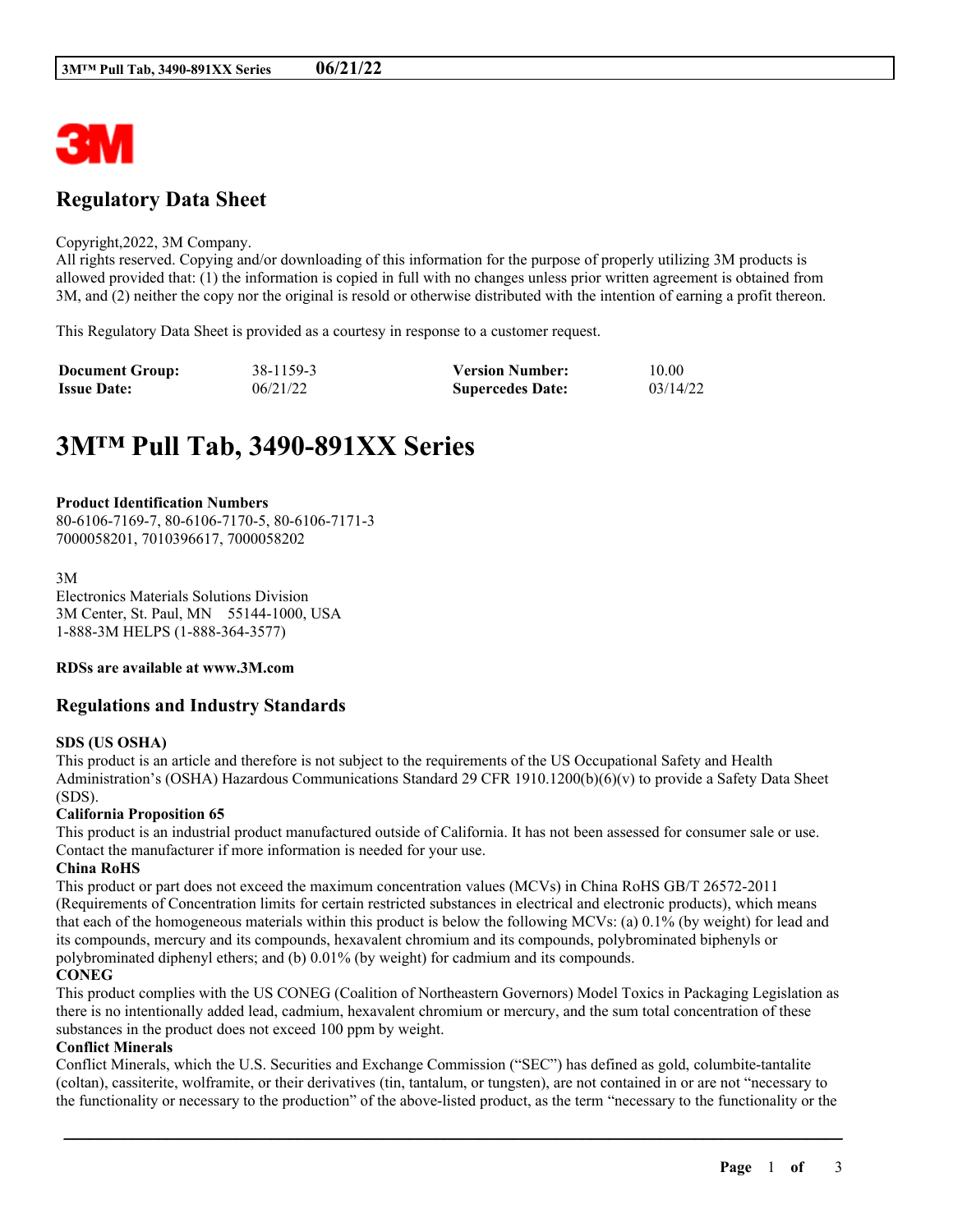production" is defined under the SEC's Conflict Minerals Rule. 77 Fed. Reg. 56274 (Sept. 12, 2012). **CPSIA 2008**

A Certificate of General Conformity per the US Consumer Product Safety Act, 15 U.S.C. § 2063 (a)(1), as revised by section 102 of the 2008 US Consumer Product Safety Improvement Act, is not required for the requested product. **EU REACH**

Substances listed in Annex XIV of Regulation No 1907/2006 of the European Parliament and the Council concerning the Registration, Evaluation, Authorization and Restriction of Chemicals (REACH) are not intentionally added to this product. **EU REACH**

Substances listed in Annex XVII of Regulation No 1907/2006 of the European Parliament and the Council concerning the Registration, Evaluation, Authorization and Restriction of Chemicals (REACH) are not intentionally added to this product. **EU REACH**

This product is an article, without intended release of a chemical substance, under the Regulation No 1907/2006 of the European Parliament and the Council concerning the Registration, Evaluation, Authorisation and Restriction of Chemicals (REACH) (refer to REACH, Article 3(3)). It is not a chemical preparation. Therefore, it is not subject to the (pre)-registration or the registration process. It does not require a safety data sheet.

# **EU REACH**

This product, including any article that the product is composed of, does not contain at greater than 0.1% by weight a Substance of Very High Concern (SVHC) substance identified according to Article 59 of REACH. This declaration reflects the substances on the candidate SVHC list, effective June 2022.

# **EU RoHS**

This product does not exceed the maximum concentration values (MCVs) set under EU Directive 2011/65/EU (RoHS recast/RoHS 2), as stated in Annex II to that directive. This means that each of the homogenous materials within this product does not exceed the following MCVs: (a) 0.1% (by weight) for lead, mercury, hexavalent chromium, polybrominated biphenyls or polybrominated diphenyl ethers; and (b) 0.01% (by weight) for cadmium.

# **EU RoHS Phthalates**

This product does not exceed the maximum concentration values (MCVs) for phthalates set under EU Directive 2011/65/EU (RoHS recast/RoHS 2), as amended by EU 2015/863, which applies to finished EEE after July 22, 2019 for Category 1-7, 10- 11 products and after July 22, 2021 for Category 8 and 9 products. This means that each of the homogeneous materials within this product does not exceed the MCV of 0.1% (by weight) for each of the following phthalates: DEHP, BBP, DBP, and DIBP.

# **Sustainability and 3M**

Go to www.3M.com/sustainability to learn about 3M's programs. 3M is a signatory of the United Nations Global Compact (UNGC).

# **Sustainability and 3M's Code of Conduct**

Go to www.3M.com/businessconduct

# **TSCA Section 6**

This product is not known to contain 2,4,6-Tri-tert-butylphenol (CAS 732-26-3). **TSCA Section 6** This product is not known to contain Decabromodiphenyl Ether (Deca-BDE) (CAS 1163-19-5). **TSCA Section 6** This product is not known to contain Hexachlorobutadiene (HCBD) (CAS 87-68-3). **TSCA Section 6** This product is not known to contain Pentachlorothiophenol (PCTP) (CAS 133-49-3). **TSCA Section 6** This product is not known to contain Phenol, isopropylated phosphate (3:1) (PIP (3:1)) (CAS 68937-41-7).

# **Chemicals and/or Compounds of Interest**

**Arsenic and (As) Compounds** : Not intentionally added. **Asbestos** : Not intentionally added.

Disclaimers: The information provided in this document related to material content represents 3M's knowledge and belief, which may be based in whole or in part on information provided by suppliers to 3M. This is intended to answer commonly asked questions about 3M products and is not intended to be a comprehensive listing of all substances that may be of interest or that may be regulated in this or other 3M products, nor is it intended to be a comprehensive summary of any and all regulations that may apply to this product. Where substances are listed, their listing does not infer or constitute a judgment as to their safety, environmental or health impacts. Information is supplied upon the condition that the persons receiving the same will make their own determination as

\_\_\_\_\_\_\_\_\_\_\_\_\_\_\_\_\_\_\_\_\_\_\_\_\_\_\_\_\_\_\_\_\_\_\_\_\_\_\_\_\_\_\_\_\_\_\_\_\_\_\_\_\_\_\_\_\_\_\_\_\_\_\_\_\_\_\_\_\_\_\_\_\_\_\_\_\_\_\_\_\_\_\_\_\_\_\_\_\_\_